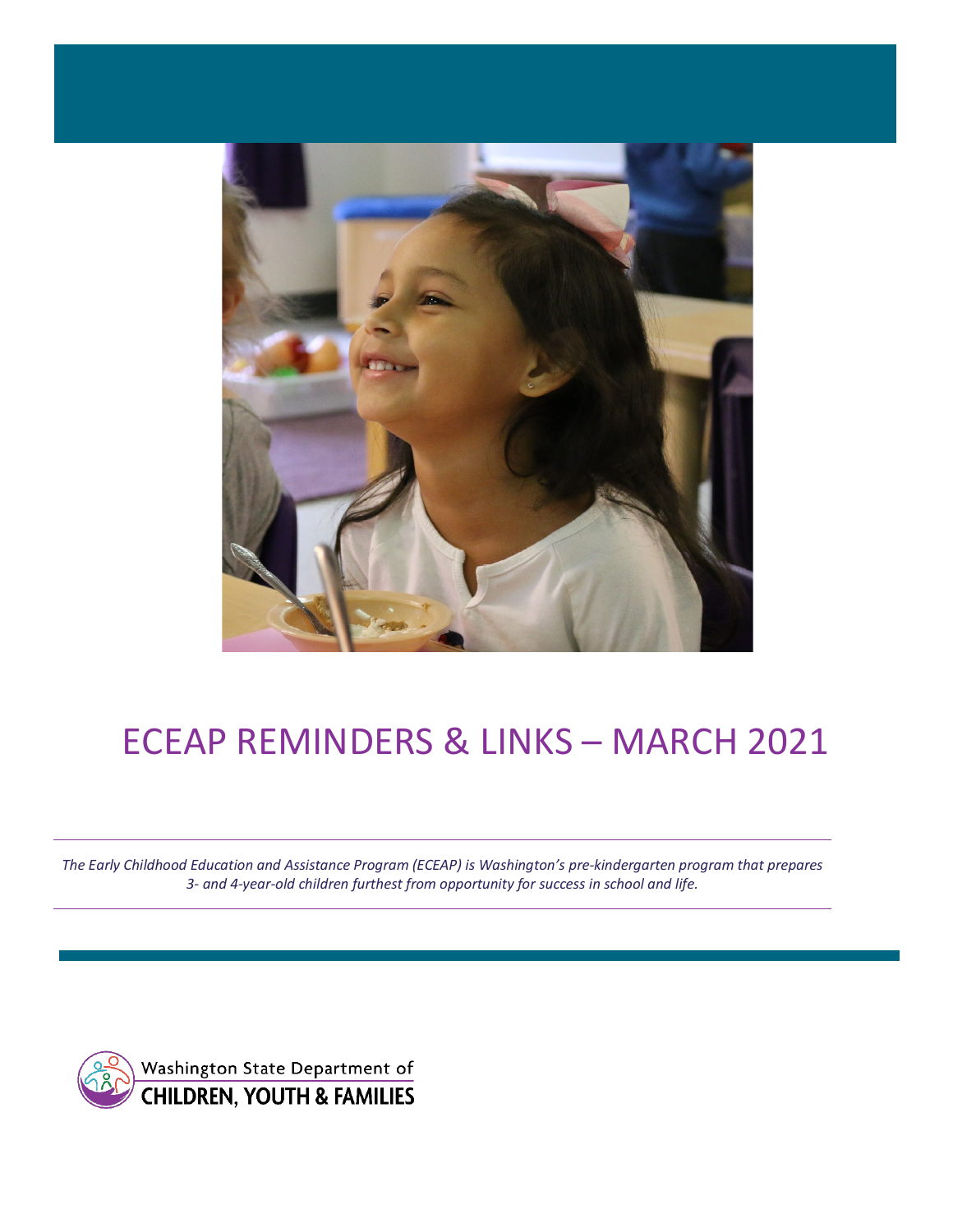# Contents (Ctrl + click to follow the link)

# **Important Dates**

Within six months of hire and every three years thereafter: Lead teachers must complete Teaching Strategies GOLD® inter-rater reliability certification.

Within 90 days from class start date, enter health screenings, well-child exams and dental screenings in ELMS.

# **Questions?**

Email questions about newsletter topics to eceap@dcyf.wa.gov or your Continuous Quality Improvement (CQI) Specialist. For additional information about ECEAP or the Washington State Department of Children, Youth, and Families (DCYF), please visit our Contractor webpages.



**VAVAVAV**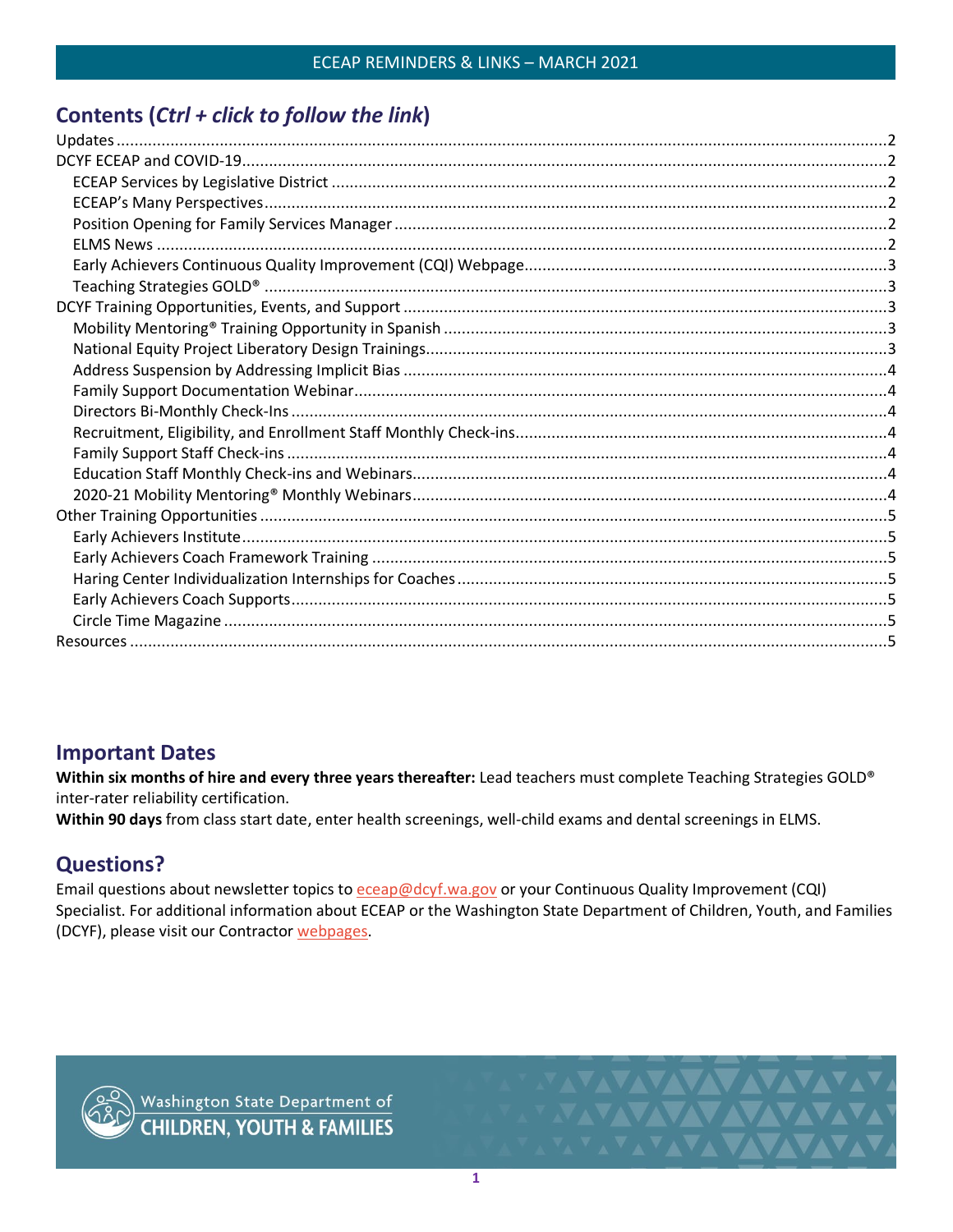# <span id="page-2-1"></span><span id="page-2-0"></span>**Updates DCYF ECEAP and COVID-19**

#### COVID-19 Vaccine Distribution

Summary information for vaccine distribution rollout phases is available on the Washington State Department of Health's (DOH) [COVID-19 Vaccine](https://www.doh.wa.gov/Emergencies/COVID19/Vaccine) page. Use the [DOH Phase Finder](https://form.findyourphasewa.org/210118771253954) to determine eligibility for the vaccine and to sign up to be notified once you're eligible. ECEAP and Head Start staff must identify as a child care provider when filling out information in Phase Finder.

#### No-Cost COVID-19 Rapid Antigen Tests Available

DOH is partnering with Walgreens to offer no-cost, contactless, same day COVID-19 testing for patients age 3 and up at certain locations across the state. To find a participating Walgreens near you, call 800-925-4733 or visit [Walgreens.com/COVID19Testing.](https://gcc02.safelinks.protection.outlook.com/?url=https%3A%2F%2Flnks.gd%2Fl%2FeyJhbGciOiJIUzI1NiJ9.eyJidWxsZXRpbl9saW5rX2lkIjoxMDEsInVyaSI6ImJwMjpjbGljayIsImJ1bGxldGluX2lkIjoiMjAyMTAxMjUuMzM5NDExOTEiLCJ1cmwiOiJodHRwczovL3d3dy53YWxncmVlbnMuY29tL2ZpbmRjYXJlL2NvdmlkMTkvdGVzdGluZz9iYW49Y292aWRfdmFuaXR5X3Rlc3RpbmcifQ.096COzIT5kFcBJ3gdVFkBLTZiXp-T202qkX0QkAEwqc%2Fs%2F924553572%2Fbr%2F93590204435-l&data=04%7C01%7Ccarolyn.house-higgins%40dcyf.wa.gov%7C26afbe0dc2f24dbc1e9808d8c1894eb1%7C11d0e217264e400a8ba057dcc127d72d%7C0%7C0%7C637472143519022181%7CUnknown%7CTWFpbGZsb3d8eyJWIjoiMC4wLjAwMDAiLCJQIjoiV2luMzIiLCJBTiI6Ik1haWwiLCJXVCI6Mn0%3D%7C1000&sdata=7vvoxOUyxx%2FWqG1xSquS2%2BB5KmKBMDE5vde9T6tyD8k%3D&reserved=0) When searching for a participating location, select the checkbox labeled "Rapid Antigen Test (BinaxNOW)."

#### Ongoing Communication

Resources and general information are available on the DOH's [website.](https://www.doh.wa.gov/Emergencies/COVID19) Please reach out to DCYF ECEAP staff with questions, concerns, and ideas. Contact [eceap@dcyf.wa.gov,](mailto:eceap@dcyf.wa.gov) your CQI Specialist, or [Karin Ganz.](mailto:karin.ganz@dcyf.wa.gov)

# <span id="page-2-2"></span>**ECEAP Services by Legislative District**

Use this publication to find extensive information about **ECEAP services**, contractors, and subcontractors around the state organized by legislative district.

## <span id="page-2-3"></span>**ECEAP's Many Perspectives**

In a recent DCYF [press release](https://www.dcyf.wa.gov/about/media/media-releases/2021-01-25) highlighting ECEAP services, you'll find a linked video, [ECEAP Helps Children and Families.](https://gcc02.safelinks.protection.outlook.com/?url=https%3A%2F%2Fwww.youtube.com%2Fwatch%3Fv%3DQB9TvWikEnE&data=04%7C01%7Cemily.boone%40dcyf.wa.gov%7Cb656448cb73e49ddacb208d8c14a54ce%7C11d0e217264e400a8ba057dcc127d72d%7C0%7C0%7C637471873160097587%7CUnknown%7CTWFpbGZsb3d8eyJWIjoiMC4wLjAwMDAiLCJQIjoiV2luMzIiLCJBTiI6Ik1haWwiLCJXVCI6Mn0%3D%7C1000&sdata=odmtTCPveDfXNGW32W2ZU8tMZeB3T75ZEnSgalz20II%3D&reserved=0) Listen to former ECEAP parent Corinne Vargas explain how ECEAP services benefited her and both of her sons during their time in Educational Service District (ESD) 105's [Blossoms Early Learning Center](https://www.esd105.org/Page/1060) in Yakima.

Find more [voices from the field](https://www.dcyf.wa.gov/services/early-learning-providers/eceap) on the ECEAP landing page that features Opportunity Council ECEAP interviews with teachers [\(Pt 1,](https://www.youtube.com/watch?v=bN_TYIEcF-c&feature=youtu.be) [Pt 2,](https://www.youtube.com/watch?v=1rWBfi0TWyg) [Pt 3\)](https://www.youtube.com/watch?v=l_DJ8SzOrsM) and [Michelle's story.](https://dcyf.wa.gov/news/eceap-strong-foundations-strong-futures)

## <span id="page-2-4"></span>**Position Opening for Family Services Manager**

The Okanogan County Child Development Association is recruiting a family services manager and accepting applications until March 12. Please contact Julie Hurlbert with any questions and for more information at 509-826-2466 or [jhurlbert@occda.net.](mailto:jhurlbert@occda.net)

## <span id="page-2-5"></span>**ELMS News**

#### ELMS improvements released Feb. 17

- The new ECEAP Sibling Report lists ECEAP sibling names entered into ELMS with their birthdate, age, and parent contact information. This information comes from the Child Application, Family Info subtab and may be useful in future recruitment.
- The Child Data Extract now shows both Monthly Income and Annual Income for children that have both entered on the Child Application.

**VAVAVAVAVA** 

**XAXAXAXAXAX** 

#### Nontraditional Remote Services (NTRS)

The [NTRS Reporting in ELMS Q&A](https://www.dcyf.wa.gov/sites/default/files/pdf/eceap/NTRS_Reporting_in_ELMS_QA.pdf) is now available on ELMS' News page and ECEAP's [ELMS webpage.](https://www.dcyf.wa.gov/services/early-learning-providers/eceap/elms) The Phase One NTRS Q&A released in February includes information about NTRS monthly data entry in ELMS. Phase Two and beyond will include scenarios and responses to specific questions.



Washington State Department of<br>CHILDREN, YOUTH & FAMILIES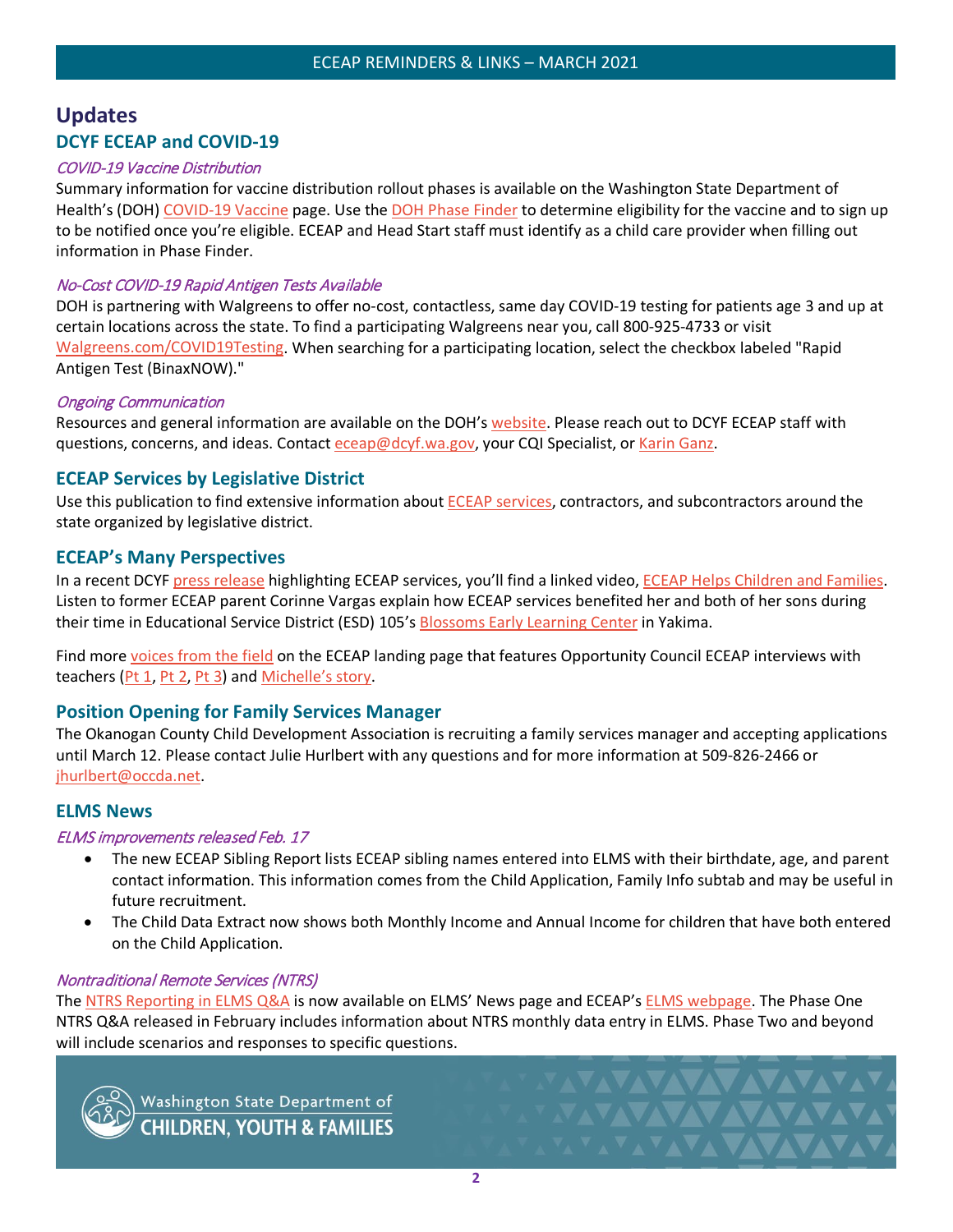# <span id="page-3-0"></span>**Early Achievers Continuous Quality Improvement (CQI) Webpage**

Early Achievers launched [a webpage](https://www.dcyf.wa.gov/services/early-learning-providers/early-achievers/cqi) to share the revision process that is underway. You'll find videos in English, Spanish, and Somali addressing the process, big picture thinking, and components of Early Achievers. Surveys are available for coaches, providers, and families to share feedback. Your input is important and greatly appreciated. Continue visiting the [CQI page](https://www.dcyf.wa.gov/services/early-learning-providers/early-achievers/cqi) for updates about progress.

# <span id="page-3-1"></span>**Teaching Strategies GOLD®**

## Teaching Strategies GOLD® and Creative Curriculum® Professional Development (PD)

PD resources are free for ECEAP users and accessible through teacher GOLD® accounts on the [Teaching Strategies®](https://teachingstrategies.com/) [Home Page](https://teachingstrategies.com/) through the 2020-21 school year. Upcoming webinars and new online resources are posted in the "Messages" section after logging in.

- [Upcoming Teaching Strategies®](https://teachingstrategies.force.com/portal/s/webinars) webinars: Generating Fall Outcomes Reports: A Webinar for GOLD® Administrators.
- Video tutorials: [Managing Family Members in MyTeachingStrategies®,](https://teachingstrategies.force.com/portal/s/article/Video-Managing-Family-Members-in-MyTeachingStrategies?mkt_tok=eyJpIjoiT0dRNU5EWmxNVE5pTUdZNCIsInQiOiI0MDBFc2paY1NEclJsOFBNS3FpODFvWVcyakRLMVd1UTV1QXlKdFZwMHBENk1ERUlpVGFxSk9UWHJNMnArT1JJSE4xejBtZ3R4Mzd6R0d4YWFjazJ2bkRFc1dRTGJaaTJJaWNIaW9KOGhIcjdmQStHekFNWWRkQUZINlhpZkJaNSJ9) [Engaging in Two-Way Communication](https://teachingstrategies.force.com/portal/s/article/Video-Engaging-in-Two-Way-Communication-with-Families?mkt_tok=eyJpIjoiT0dRNU5EWmxNVE5pTUdZNCIsInQiOiI0MDBFc2paY1NEclJsOFBNS3FpODFvWVcyakRLMVd1UTV1QXlKdFZwMHBENk1ERUlpVGFxSk9UWHJNMnArT1JJSE4xejBtZ3R4Mzd6R0d4YWFjazJ2bkRFc1dRTGJaaTJJaWNIaW9KOGhIcjdmQStHekFNWWRkQUZINlhpZkJaNSJ9)  [with Families,](https://teachingstrategies.force.com/portal/s/article/Video-Engaging-in-Two-Way-Communication-with-Families?mkt_tok=eyJpIjoiT0dRNU5EWmxNVE5pTUdZNCIsInQiOiI0MDBFc2paY1NEclJsOFBNS3FpODFvWVcyakRLMVd1UTV1QXlKdFZwMHBENk1ERUlpVGFxSk9UWHJNMnArT1JJSE4xejBtZ3R4Mzd6R0d4YWFjazJ2bkRFc1dRTGJaaTJJaWNIaW9KOGhIcjdmQStHekFNWWRkQUZINlhpZkJaNSJ9) and [Sharing Family Activities from your Planning Calendar.](https://teachingstrategies.force.com/portal/s/article/Video-Sharing-Family-Activities-from-Your-Planning-Calendar?mkt_tok=eyJpIjoiT0dRNU5EWmxNVE5pTUdZNCIsInQiOiI0MDBFc2paY1NEclJsOFBNS3FpODFvWVcyakRLMVd1UTV1QXlKdFZwMHBENk1ERUlpVGFxSk9UWHJNMnArT1JJSE4xejBtZ3R4Mzd6R0d4YWFjazJ2bkRFc1dRTGJaaTJJaWNIaW9KOGhIcjdmQStHekFNWWRkQUZINlhpZkJaNSJ9)

#### Teaching Strategies GOLD® Technical Assistance

- Call the dedicated ECEAP GOLD*®* line at 844-854-4653 for issues like logging in and general teacher questions.
- For more significant technical issues, submit a case form to the Teaching Strategies® [Support Portal.](https://teachingstrategies.force.com/portal/s/submit-a-case)
- Email [del.wa@teachingstrategies.com](mailto:del.wa@teachingstrategies.com) with GOLD*®* issues or requests for additional portfolios. Include details such as ELMS child IDs, teacher names, and class names. You may include [elms@dcyf.wa.gov](mailto:elms@dcyf.wa.gov) as an email recipient for additional support.

# <span id="page-3-2"></span>**DCYF Training Opportunities, Events, and Support**

# <span id="page-3-3"></span>**Mobility Mentoring® Training Opportunity in Spanish**

Please join us on March 17 for our firs[t Mobility Mentoring®](https://attendee.gotowebinar.com/register/2367508432096897547) webinar offered in **Spanish**. This overview is an outstanding opportunity for staff to familiarize themselves with the model.

Por favor, acompañanos este Marzo, 17 a nuestro primer [seminario de Mobility Mentoring®](https://attendee.gotowebinar.com/register/2367508432096897547) en español, sera una grandiosa oportunidad para obtener una descripción con este modelo a seguir.

# <span id="page-3-4"></span>**National Equity Project Liberatory Design Trainings**

DCYF ECEAP is partnering with [National Equity Project](https://www.nationalequityproject.org/) (NEP) to bring [Liberatory Design training](https://www.nationalequityproject.org/frameworks/liberatory-design#:%7E:text=Liberatory%20Design%20is%20an%20approach,those%20most%20impacted%20by%20oppression) to ECEAP contractors through a series of webinars and professional learning communities (PLC) starting in March 2021. Liberatory Design is an approach to addressing equity challenges and change efforts in complex systems with equity leadership habits that can be practiced in our work daily. We invite ECEAP contractors to bring a team of leaders (ideally 2-5 members) to participate. To bring more than five team members, please let us know during registration and we'll work to accommodate your request. Registration details are coming soon.

## **Save the Dates**

- Training from 1-4 p.m. on March 17, April 21, May 3, and June 2
- PLCs on June 9, 14, and 25

Questions? Please contact [Nicole Lor](mailto:Nicole.lor@dcyf.wa.gov) or [Xylora Brownell.](mailto:Xyzlora.brownell@dcyf.wa.gov)



Washington State Department of<br>CHILDREN, YOUTH & FAMILIES

**YAYAYAYAYA** 

**VAVAVAVAVAVA**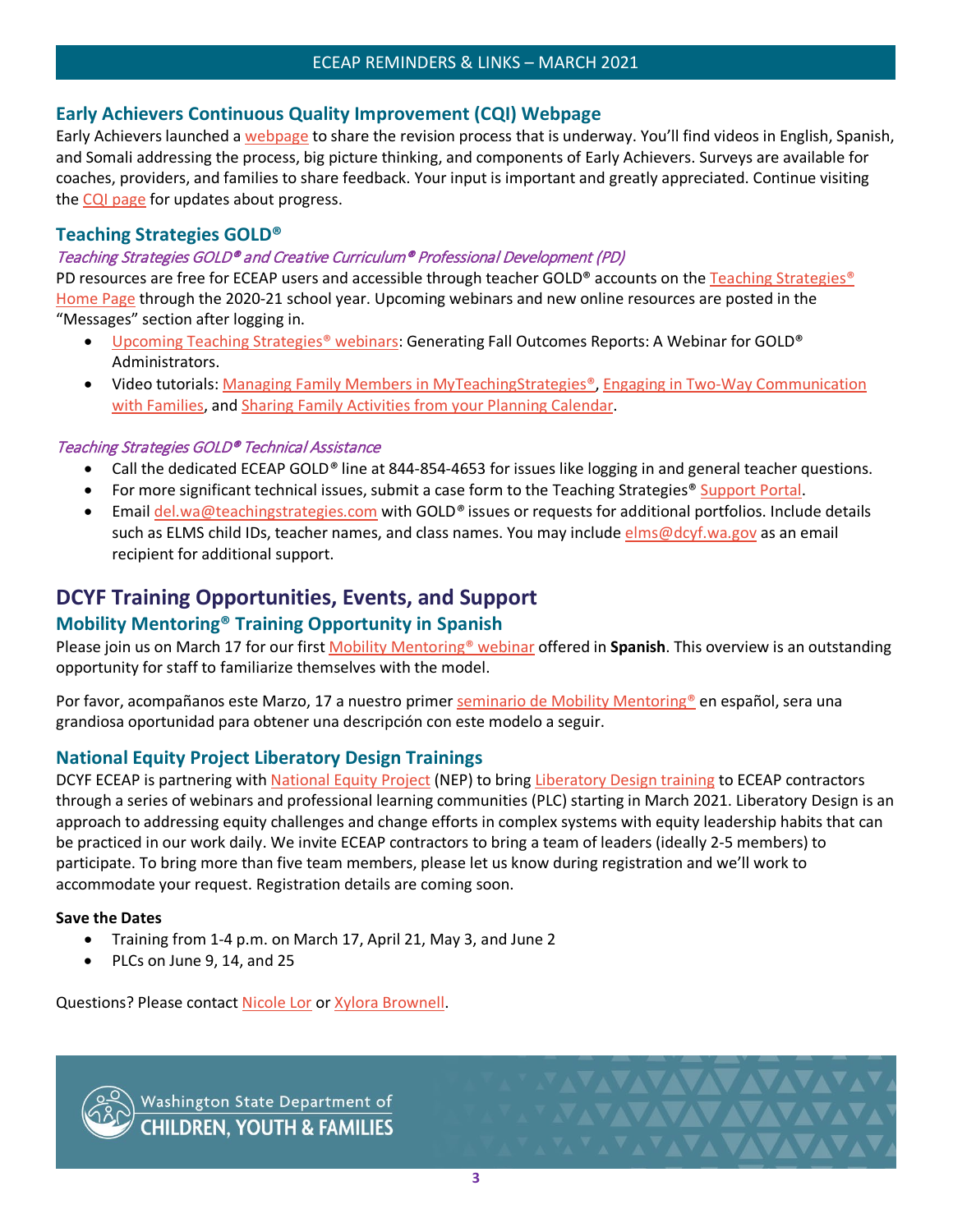# <span id="page-4-0"></span>**Address Suspension by Addressing Implicit Bias**

**SAVE THE DATE:** Join us for a webinar series with *Dr. Rosemarie Allen*, CEO of the *Center for Equity & Excellence*. Dr. Allen's approach supports and reflects many cultural ways of being for children in early childhood classrooms. Learn critical first steps to ensure equitable observation and assessment practices. Register [here](https://www.surveymonkey.com/r/VDP5RSL) for upcoming webinars.

- March 19: Microaggressions and Cultural Humility
- April 23: Anti-Racist and Anti-Biased Assessments

At the conclusion of the four-part series, recorded webinars will be available on the [ECEAP Equity webpage.](https://www.dcyf.wa.gov/services/early-learning-providers/eceap/equity)

# <span id="page-4-1"></span>**Family Support Documentation Webinar**

Join us for an interactive webinar about documentation in ELMS' Family Support and Mobility Mentoring<sup>®</sup> tabs. Learn key information about how and why family support notes are vital to high quality and timely services. Discussion will include guidance on confidentiality and equitable, responsive practices. Registe[r here](https://attendee.gotowebinar.com/register/7151847462630619920) for webinar March 31 at 1 p.m.

## <span id="page-4-2"></span>**Directors Bi-Monthly Check-Ins**

Ongoing director check-ins are scheduled for March 10 and 24 from 9-10 a.m. Contact your CQI Specialist if you need a meeting invitation.

## <span id="page-4-3"></span>**Recruitment, Eligibility, and Enrollment Staff Monthly Check-ins**

Zoom check-ins for recruitment, eligibility, and enrollment staff are held on the first Thursday of the month. Share resources and ideas, find solutions to challenges, and discuss policy and Performance Standards questions. Join the March 4 check-in from 9-10 a.m. [here.](https://dcyf.zoom.us/j/82813244358?pwd=ZnFBMGh1UndkTnpYVmFiRjB3NktVZz09)

# <span id="page-4-4"></span>**Family Support Staff Check-ins**

Zoom check-ins for family support staff are held on the third Thursday of each month. Share ideas and resources, support one another regarding shared challenges, and identify emergent topics in the ever-changing world of family support. Join the March 18 check-in from 9-9:40 a.m. [here.](https://dcyf.zoom.us/j/94143055059?pwd=enJXaC9zcTNFaytnS3h6dVVWeUEzQT09)

## <span id="page-4-5"></span>**Education Staff Monthly Check-ins and Webinars**

Zoom check-ins for education staff are held on the fourth Monday of each month. Connect with peers and share struggles, strategies, and resources. Join the March 22 check-in from 10-11 a.m. [here.](https://dcyf.zoom.us/j/92705586444?pwd=STBSRGo0WnBsWC91ZmlMZC9kdzJGUT09)

Webinars for education staff are on the second Monday of each month. A variety of topics are planned including curriculum, observation, screening and assessment. Register here:

• March [8, 10 a.m.](https://attendee.gotowebinar.com/rt/2002087937421033229)

• [May 10, 10 a.m.](https://attendee.gotowebinar.com/rt/2002087937421033229)

**NAVAVAVAVA** 

**XAVAVAVAVAVA** 

• [April 12, 10 a.m.](https://attendee.gotowebinar.com/rt/2002087937421033229)

# <span id="page-4-6"></span>**2020-21 Mobility Mentoring® Monthly Webinars**

The following are Mobility Mentoring® webinars for direct support staff and leads. Additional webinars may be added for direct support staff during the pandemic.

# Mobility Mentoring® Webinars for Direct Support Staff

- April  $8, 9$  a.m. May  $13, 9$  a.m.
	-

## Mobility Mentoring® Webinars for Leads

- **March [11, 9 a.m.](https://attendee.gotowebinar.com/register/7752319346097447949) June [10, 9 a.m.](https://attendee.gotowebinar.com/register/8953468728929489677)** 
	-



Washington State Department of<br>CHILDREN, YOUTH & FAMILIES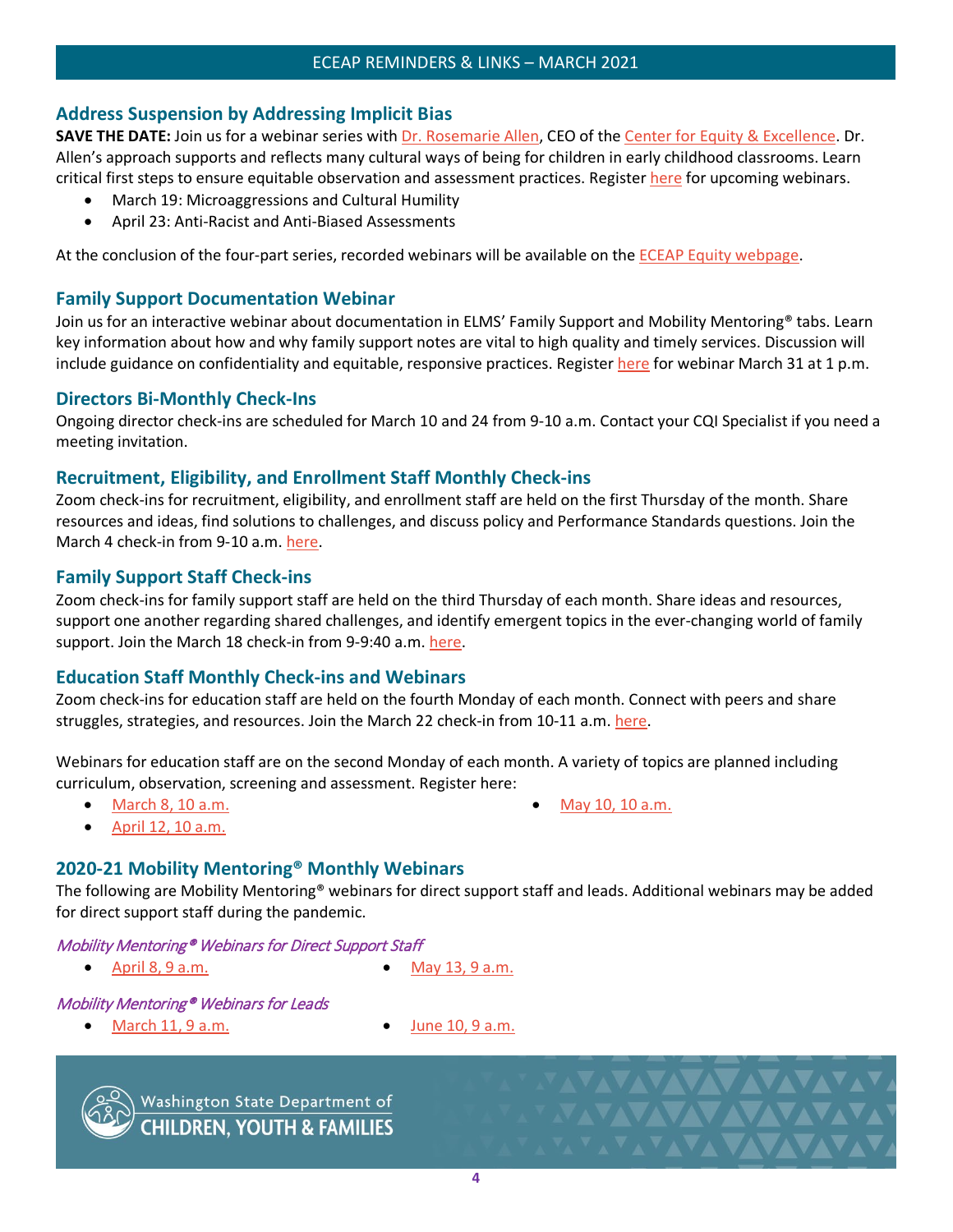# <span id="page-5-0"></span>**Other Training Opportunities**

# <span id="page-5-1"></span>**Early Achievers Institute**

**Save the Date** for the next Early Achievers Institute, May 13-15. This institute will build the capacity of educators by providing training to support resilience and well-being with an underlying goal to de-stigmatize access to mental health care. We will be extending free registration and increased capacity for Washington State educators. This institute is for all early and school-age providers who serve children from birth-12 in Washington State, including, but not limited to, Early Achievers providers and will include a track for coaches as well.

# <span id="page-5-2"></span>**Early Achievers Coach Framework Training**

**Save the Date** for UW Cultivate Learning's coach framework training via Zoom on April 8-9. Participants attending both days receive STARS credit.

# <span id="page-5-3"></span>**Haring Center Individualization Internships for Coaches**

The two-day internship focuses on individualization and inclusion of children with different learning and behavioral needs into early learning and care settings. Explore strategies to deepen support of social-emotional learning and addressing challenging behavior for young children with disabilities and for those who learn differently. [Register](https://docs.google.com/forms/d/e/1FAIpQLScTMxGFeBdbGj5lUvawPeKz4kRYM8Fu4WZPwdzVD-oTrdmulA/closedform) for twoday internships on March 2-3, 16-17, and 23-24.

The Haring Center also offers follow up mini sessions for internship participants with additional content on behavior and building partnerships with families. Join mini sessions on March 18 and 25. Email [Phoebe Yeung](mailto:pcyeung@uw.edu) for more information.

# <span id="page-5-4"></span>**Early Achievers Coach Supports**

Early Achievers is partnering with UW Cultivate Learning and Child Care Aware of WA to offer weekly webinars for coaches. Learn how to support navigation of the Early Achievers Revisions as we move to the early adopter phase in the spring. Past webinars featured the Coaching Companion with an overview and interactive 'playground' where coaches may explore the functionality of the revised platform. Please continue to engage with the platform and to [share](mailto:eceap@dcyf.wa.gov) if areas of support are identified. Webinars are recorded and posted in Coaching Companion. Topics include:

- Revision Workgroup Updates and Myth-Busting
- Sneak Peek at January's DCYF Early Achievers Webinar for Providers and Introduction to the Program Profile
- Making the Most of Virtual Coaching and Coaching for Equity Resource Linking

# <span id="page-5-5"></span>**Circle Time Magazine**

Visit [Circle Time Magazine,](https://cultivatelearning.uw.edu/circle-time-magazine/) an accessible, friendly, and fun professional development web series focused on early learning in action.

# <span id="page-5-6"></span>**Resources**

## **Equity**

## Seven Ways to Make Your Book Corner More Accessible

Check out ideas and suggestions from the *Inclusion Lab* on how to create a more inclusive library area for children with differing needs.

## Leaders Must Address Environmental Racism

An understanding that environmental racism poses harm to children—and of the ways in which environmental racism is brought about by deliberate human choices—can help us more effectively dismantle this systemic injustice. Read [Child](https://www.childtrends.org/blog/to-protect-children-of-color-leaders-must-understand-and-address-environmental-racism)  [Trends article](https://www.childtrends.org/blog/to-protect-children-of-color-leaders-must-understand-and-address-environmental-racism) for more.



Washington State Department of<br>CHILDREN, YOUTH & FAMILIES

**NAVAVAVAVAV**